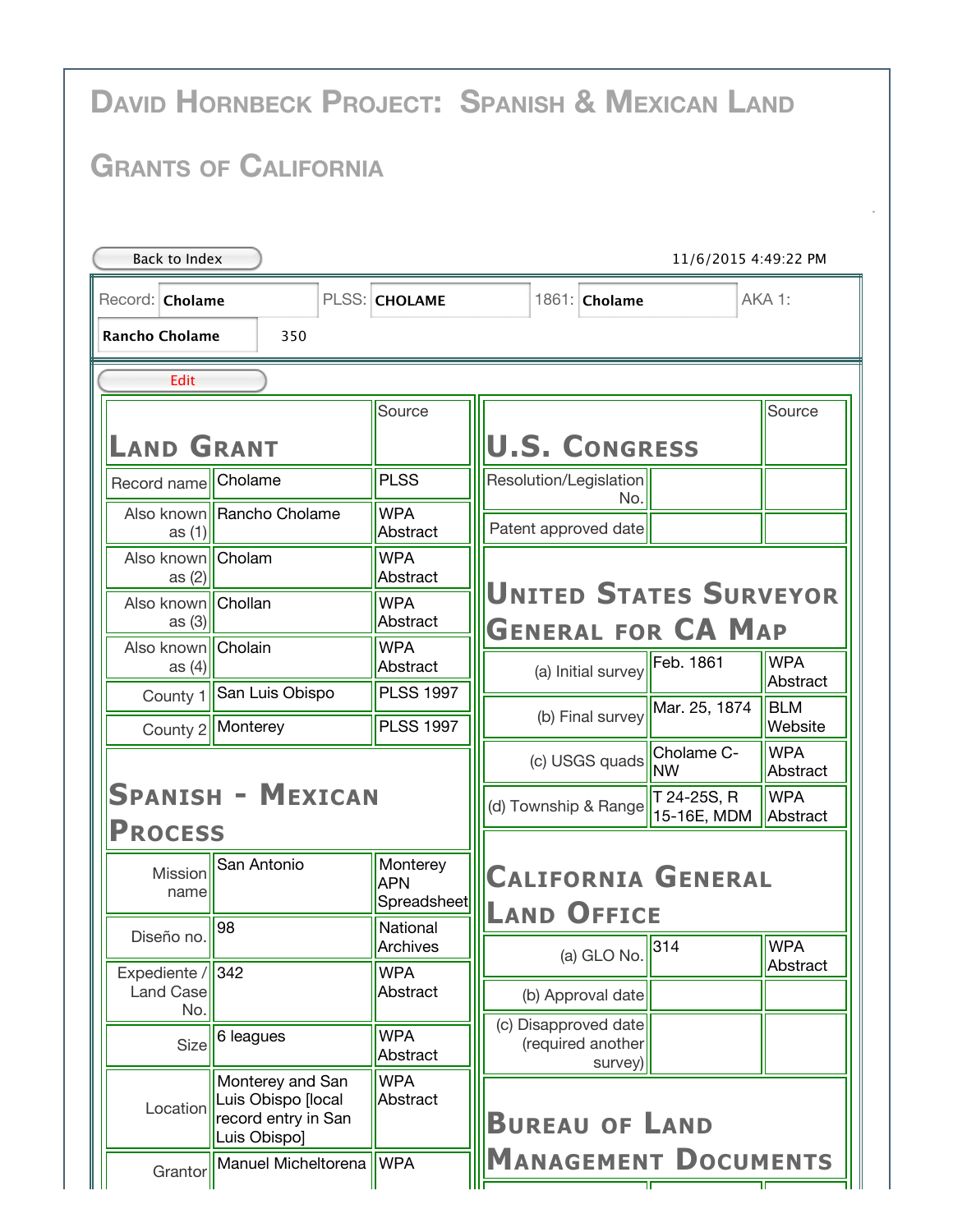|                                                            |                                              | Abstract                                          |                                   | 1821547                            | <b>BLM</b>                                                                             |
|------------------------------------------------------------|----------------------------------------------|---------------------------------------------------|-----------------------------------|------------------------------------|----------------------------------------------------------------------------------------|
| Grantee                                                    | <b>Mauricio Gonzales</b>                     | <b>WPA</b><br>Abstract                            | (a) CDI Doc ID No.                |                                    | Website -<br><b>CDI</b><br><b>Details</b>                                              |
| / Mission<br>founded                                       | Date granted   Feb. 7, 1844                  | <b>WPA</b><br>Abstract                            | (b) Land Patent<br>Details        |                                    |                                                                                        |
| <b>U.S. PATENT PROCESS</b><br><b>WPA</b><br>Ellen E. White |                                              |                                                   | i) Accession / BLM<br>Serial No.  | CACAAA<br>112384                   | <b>BLM</b><br>Website -<br>Land<br>Patent<br><b>Details</b>                            |
| Claimant(s)                                                | Date claim   Mar. 12, 1852                   | Abstract<br><b>WPA</b>                            |                                   | 4/1/1865                           | <b>BLM</b><br>Website -                                                                |
| filed                                                      |                                              | Abstract                                          | ii) Patent issuance<br>date       |                                    | Land<br>Patent                                                                         |
| Size claimed                                               | 6 leagues                                    | <b>WPA</b><br>Abstract                            |                                   |                                    | <b>Details</b>                                                                         |
| Acreage                                                    | 26621.82                                     | <b>WPA</b><br>Abstract                            | iii) Total acres                  | 26676.12                           | <b>BLM</b><br>Website -<br>Land                                                        |
| Patent date                                                | Apr. 1, 1865                                 | <b>WPA</b><br>Abstract                            |                                   |                                    | Patent<br><b>Details</b>                                                               |
| Patentee(s)                                                | Ellen E. White                               | <b>WPA</b><br>Abstract                            | (c) Private Land Claim   One Page | Handwritten -                      | <b>BLM</b><br>Website -                                                                |
| County                                                     | Monterey and San<br>Luis Obispo              | <b>WPA</b><br>Abstract                            |                                   | Transcript   Only, Apr. 1,<br>1865 | Patents                                                                                |
| County -<br>Book of                                        | Vol. A, pp. 24-28<br>[San Luis Obispo];      | <b>WPA</b><br>Abstract                            | <b>CALIFORNIA STATE LAND</b>      |                                    |                                                                                        |
| Patent No.                                                 | Vol. B, pp. 471-474<br>[Monterey]            |                                                   |                                   |                                    |                                                                                        |
|                                                            | County - Map <sup> </sup> P. 474 [Monterey]  | <b>WPA</b>                                        | <b>OFFICE</b>                     | Cholame                            | Grants of                                                                              |
| Page No.<br>County -<br>APN No.                            | 143                                          | Abstract<br>Monterey<br><b>APN</b><br>Spreadsheet | (a) Watercourse                   | Creek                              | Land<br>Made by<br>Spanish-<br>Mexican<br><b>Authorities</b>                           |
| (a)<br>Confirmation<br>date                                | <b>BOARD OF LAND</b><br><b>COMMISSIONERS</b> |                                                   | (b) Township & Range              | T24-25S, R15-<br>16E; MDM          | Report<br>Grants of<br>Land<br>Made by<br>Spanish-<br>Mexican<br>Authorities<br>Report |
| date                                                       | (b) Rejected Jan. 17, 1854                   | <b>WPA</b><br>Abstract                            |                                   |                                    |                                                                                        |
| (c) Land $\vert$ 314<br>Office / GLO                       |                                              | <b>WPA</b><br>Abstract                            | <b>ADDITIONAL DATA</b>            |                                    |                                                                                        |
| No.                                                        | (d) Initial Feb. 1861                        | <b>WPA</b>                                        | <b>Additional Data 1</b>          |                                    |                                                                                        |
| survey                                                     |                                              | Abstract                                          | <b>Additional Data 2</b>          |                                    |                                                                                        |
|                                                            | <b>U.S. DISTRICT COURT</b>                   |                                                   | <b>Additional Data 3</b>          |                                    |                                                                                        |